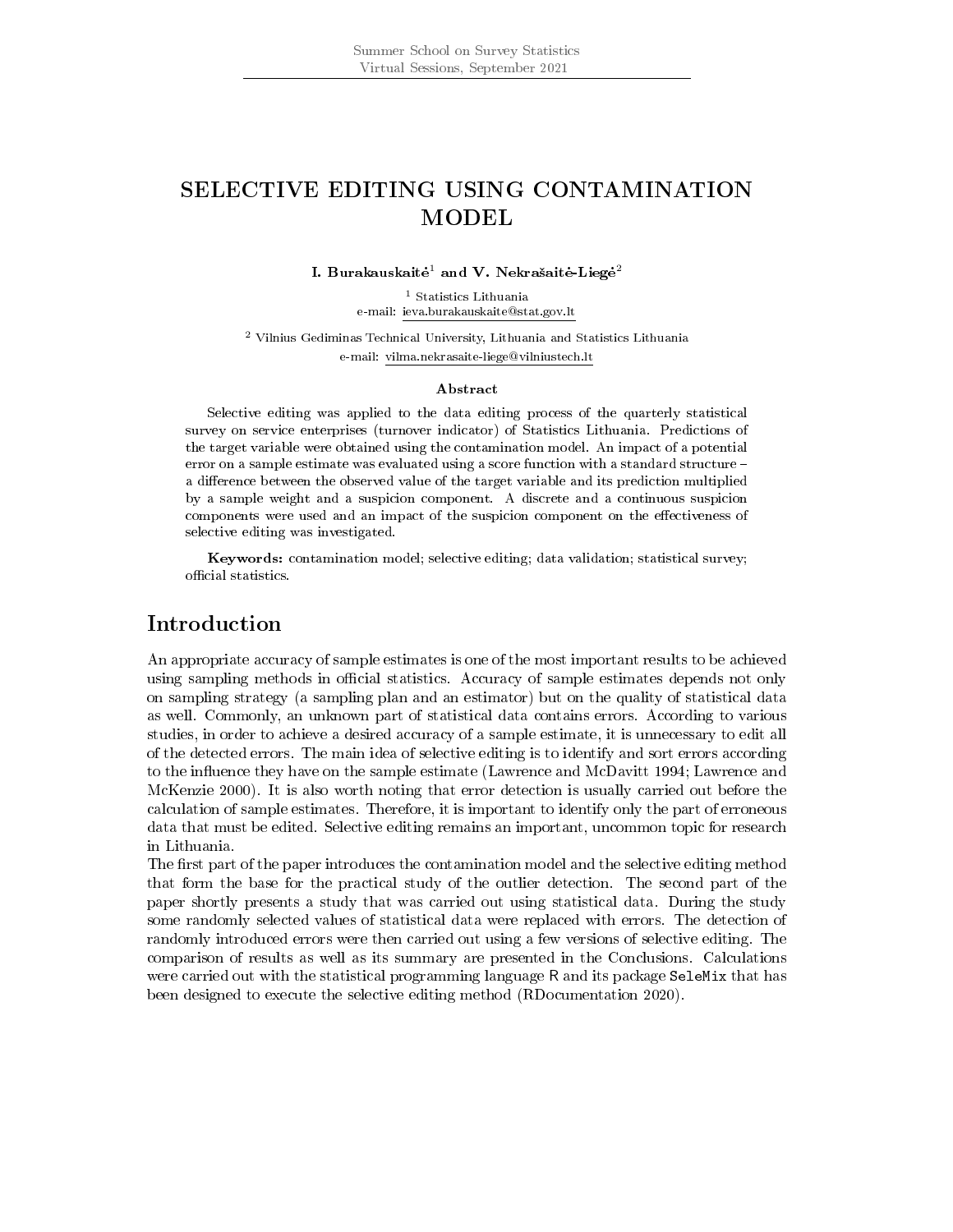### 1 Methodology on Selective Editing

### 1.1 Contamination Model

Suppose that true (unobserved) data are independent realizations of  $p$ -variate random vectors  $\mathbf{Y}_i^* = (\mathbf{Y}_{i1}^*, \ldots, \mathbf{Y}_{ip}^*)'$ ,  $i = 1, \ldots, n$ , with a Gaussian distribution with mean vectors  $\mu_i =$  $(\mu_{i1},\ldots,\mu_{ip})'$  and common covariance matrix  $\Sigma$ . Also, a set of q covariates  $\boldsymbol{x}_i = (x_{i1},\ldots,x_{iq})'$ exists for every sampled unit i and  $\mu_i = \mathbf{B}'x_i$  where **B** is a  $q \times p$  matrix of unknown coefficients (Di Zio and Guarnera 2013). The corresponding true data model can be expressed as

$$
Y^* = XB + U \tag{1}
$$

where  $\mathbf{Y}^*$  is the  $n \times p$  true data matrix,  $\mathbf{X} - n \times q$  covariate matrix and  $\mathbf{U} - n \times p$  matrix of normal residuals. Rows of the U matrix are independent realizations of Gaussian random vectors with mean equal to 0 and a covariance matrix  $\Sigma$ .

The generic marginal probability distributions of the *i*th sampled unit of matrices  $\mathbf{Y}^*$  (true data) and U (residuals) are denoted as

$$
f(\boldsymbol{y}_i^*) = N(\boldsymbol{y}_i^*; \boldsymbol{\mu}_i, \boldsymbol{\Sigma}), \quad f(\boldsymbol{u}_i) = N(\boldsymbol{u}_i; \boldsymbol{0}, \boldsymbol{\Sigma}), \quad i = 1, \dots, n. \tag{2}
$$

In general form  $N(\mathbf{y}; \mu, \Sigma)$  denotes a marginal probability distribution of the *p*-variate random vector Y with mean equal to  $\mu$  and a covariance matrix  $\Sigma$ .

It is assumed that the presence of errors in data is described by independent Bernoulli random variables. Therefore the observed (erroneous) data can be expressed as

<span id="page-1-0"></span>
$$
\mathbf{Y} = \mathbf{Y}^* + \mathbf{I}\boldsymbol{\epsilon} \tag{3}
$$

where I is a diagonal  $n \times n$  matrix with its diagonal elements equal to Bernoullian variables  $I_1, \ldots, I_n$   $(I_i = 1$  if the corresponding sampled unit is erroneous and  $I_i = 0$  otherwise,  $i =$  $1, \ldots, n$ ). A marginal probability distribution of the *p*-variate random vector  $\epsilon_i$  (random noise) can be expressed as

$$
f(\epsilon_i) = N(\epsilon_i; \mathbf{0}, \Sigma_{\epsilon}), \quad \Sigma_{\epsilon} = (\alpha - 1)\Sigma,
$$
\n(4)

with a numeric constant  $\alpha > 1$ .

 $f(\bm{y}|\bm{y}^*)$  denotes a conditional marginal probability distribution of random variables Y and Y<sup>\*</sup>. Therefore, model [\(3\)](#page-1-0) can be expressed equivalently:

$$
f(\mathbf{y}|\mathbf{y}^*) = (1-\pi)\delta(\mathbf{y}-\mathbf{y}^*) + \pi N(\mathbf{y};\mathbf{y}^*,\mathbf{\Sigma}_{\epsilon})
$$
\n(5)

where  $\pi$  is "a priori" probability of contamination and  $\delta(\bm{y}-\bm{y}^*)$  is the delta function with mass at  $y^*$ .

Furthermore, a marginal probability distribution of the observed data can be expressed as

$$
f(\mathbf{y}_i) = (1 - \pi)N(\mathbf{y}_i; \boldsymbol{\mu}_i, \boldsymbol{\Sigma}) + \pi N(\mathbf{y}_i; \boldsymbol{\mu}_i, \alpha \boldsymbol{\Sigma}).
$$
\n(6)

Coefficients of the later observed data model can be obtained by the maximum likelihood estimation.

#### 1.2 Selective Editing

Selective editing is based on the comparison between the observed data and predictions of the true (unobserved) data. The later can be obtained from a conditional marginal probability distribution  $f(\bm{y}_i^*|\bm{y}_i)$  (Di Zio and Guarnera 2013). An application of the Bayes formula provides:

$$
f(\boldsymbol{y}_i^*|\boldsymbol{y}_i) = \tau_1(\boldsymbol{y}_i)\delta(\boldsymbol{y}_i^* - \boldsymbol{y}_i) + \tau_2(\boldsymbol{y}_i)N(\boldsymbol{y}_i^*; \tilde{\boldsymbol{\mu}}_i, \tilde{\boldsymbol{\Sigma}})
$$
\n(7)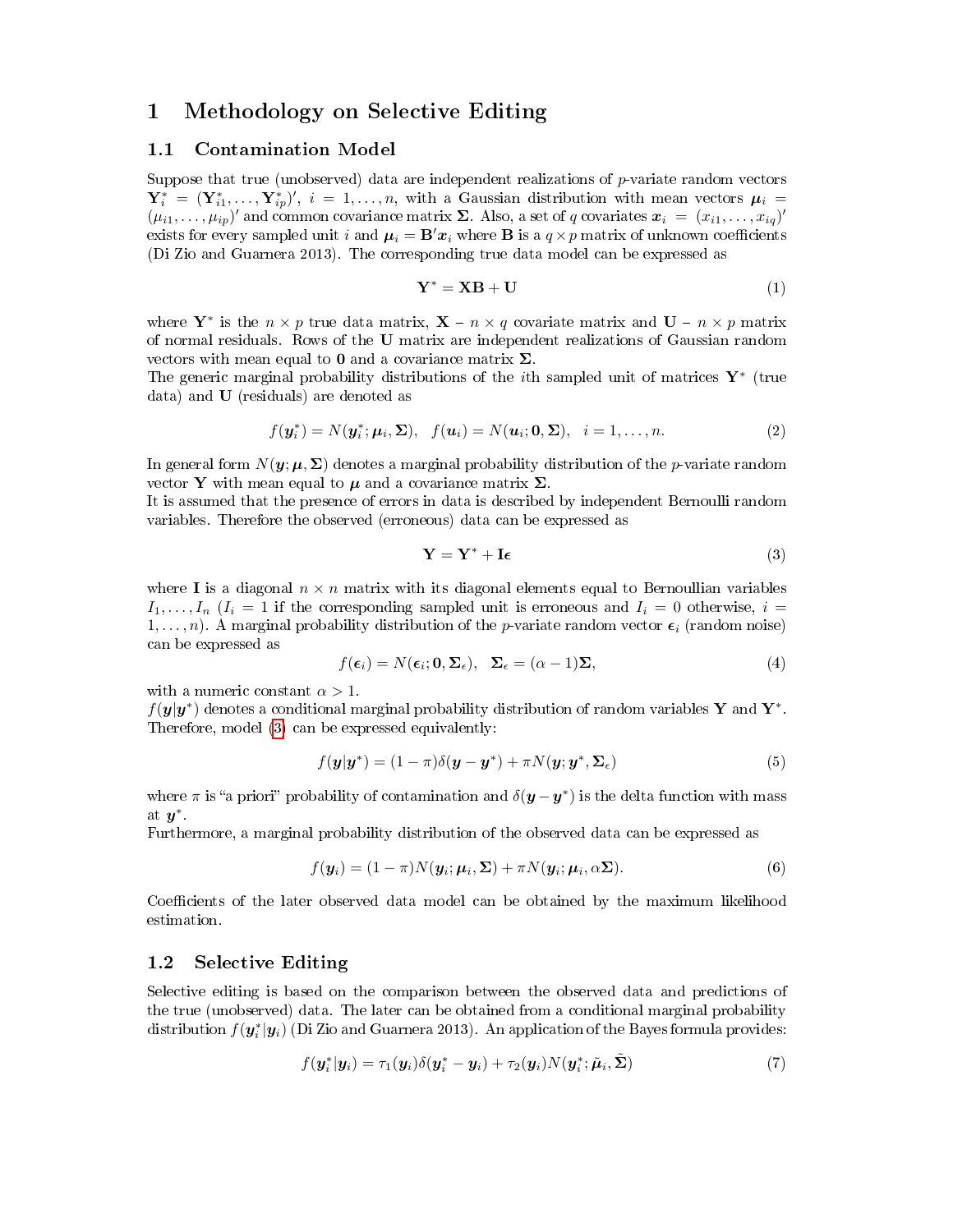where  $\tilde{\boldsymbol{\mu}}_i = \frac{\boldsymbol{y}_i + (\alpha - 1)\boldsymbol{\mu}_i}{\alpha}$  and  $\tilde{\boldsymbol{\Sigma}} = \left(1 - \frac{1}{\alpha}\right)\boldsymbol{\Sigma}, \ \delta(\boldsymbol{y}_i^* - \boldsymbol{y}_i)$  is the delta function with mass at  $\boldsymbol{y}_i$ ,  $\tau_1(\bm{y}_i)$  and  $\tau_2(\bm{y}_i)$  are posterior probabilities that the  $i$ th sampled unit with observed values  $\bm{y}_i,$  $i = 1, \ldots, n$ , is not erroneous and that it is contaminated respectively:

$$
\tau_1(\mathbf{y}_i) = P(\mathbf{y}_i = \mathbf{y}_i^* | \mathbf{y}_i) = \frac{(1 - \pi)N(\mathbf{y}_i; \boldsymbol{\mu}_i, \boldsymbol{\Sigma})}{(1 - \pi)N(\mathbf{y}_i; \boldsymbol{\mu}_i, \boldsymbol{\Sigma}) + \pi N(\mathbf{y}_i; \boldsymbol{\mu}_i, \alpha \boldsymbol{\Sigma})},
$$
\n
$$
\tau_2(\mathbf{y}_i) = P(\mathbf{y}_i \neq \mathbf{y}_i^* | \mathbf{y}_i) = 1 - \tau_1(\mathbf{y}_i).
$$
\n(8)

<span id="page-2-0"></span>Posterior probabilities [\(8\)](#page-2-0) are defined in terms of the conditional expected value  $\tilde{\bm{y}_i} = E(\bm{y}_i^*|\bm{y}_i),$  $i = 1, \ldots, n$ . Therefore, the expected error can be defined as

<span id="page-2-1"></span>
$$
\mathbf{y}_i - \tilde{\mathbf{y}}_i = \tau_2(\mathbf{y}_i)(\mathbf{y}_i - \tilde{\boldsymbol{\mu}}_i). \tag{9}
$$

In practice, formula [\(9\)](#page-2-1) is usually applied by using maximum likelihood estimates instead of the corresponding true data values.

#### 1.2.1 Definition of Score Function

of the ith sampled unit:

Hereinafter  $\hat{p}$  denotes a maximum likelihood estimate of some parameter  $p$ . Suppose one seeks to estimate a sum of the variable  $Y_j^*, j = 1, \ldots, p$ , with a sampling weight  $w_i$  of the *i*th sampled unit,  $-T_j^* = \sum_{i=1}^n w_i y_{ij}^*$ . A ratio between the expected error [\(9\)](#page-2-1) with a sampling weight  $w_i$  multiplied by a suspicion component  $s_{ij}$  (probability that the ith sampled unit is erroneous) and target parameter estimate  $\hat{T}_j = \sum_{i=1}^n w_i \hat{y}_{ij}$  denotes the conditional error

$$
S_{ij}w_{ij}(y_{ij} - \hat{y}_{ij})
$$

$$
r_{ij} = \frac{s_{ij}w_i(y_{ij} - \hat{y}_{ij})}{\hat{T}_j}.
$$
\n
$$
(10)
$$

The local score function for the variable  $Y_j$  is denoted as  $S_{ij} = |r_{ij}|$ . Separate local scores can be combined into one global score  $GS_i$  in a few different ways:  $GS_i = \max_j S_{ij}$  or  $GS_i = \sum_j S_{ij}$ . In order to identify an optimal number of observations to be edited, the corresponding sampled units are sorted descendingly according to the  $GS_i$ . First  $\tilde{k}$  observations are then chosen for the editing procedure:

$$
\tilde{k} = \min\{k^* \in 1, \dots, n \mid \max_j R_{kj} < \eta, \ \forall \ k > k^*\} \tag{11}
$$

where  $R_{ij} = |\sum_{k \geq i}^{n} r_{kj}|$  with an accuracy level  $\eta$ .

The suspicion component  $s_{ij}$  can take on a discrete form  $(s_{ij} \in \{0,1\})$  and a continuous form  $(s_{ij} \in [0,1])$ . In the paper the later continuous suspicion component is defined according to Norberg et al. (2010). An additional test variable should be defined prior to defining the suspicion component:

**Definition 1 (Test variable)** Test variable can be a combination of variables from a statistical survey and (or) additional information. Statistical errors can then be identified by checking whether a value of the test variable  $\mathbf{t}_{j'}, j' = 1, \ldots, p'$ , for the *i*th sampled unit falls into some  $\text{chosen acceptance region }\left(\hat{t}_{i j^{\prime}}^{(L)}, \hat{t}_{i j^{\prime}}^{(U)}\right)$ .

**Definition 2 (Discrete suspicion component)** Discrete suspicion component equals to 1 when a value of the jth survey variable of the *i*th sampled unit  $y_{ij}$  is a non-statistical error or a value of the jth test variable of the ith sampled unit  $t_{ij'}$  is a statistical error  $(t_{ij'} \notin \left( \hat{t}_{ij'}^{(L)}, \hat{t}_{ij'}^{(U)} \right)).$ The later case gives  $s_{ij} = 1$  for every survey variable  $y_{ij}$  that is a part of the combination  $t_{ij'}$ . Otherwise  $s_{ij} = 0$ .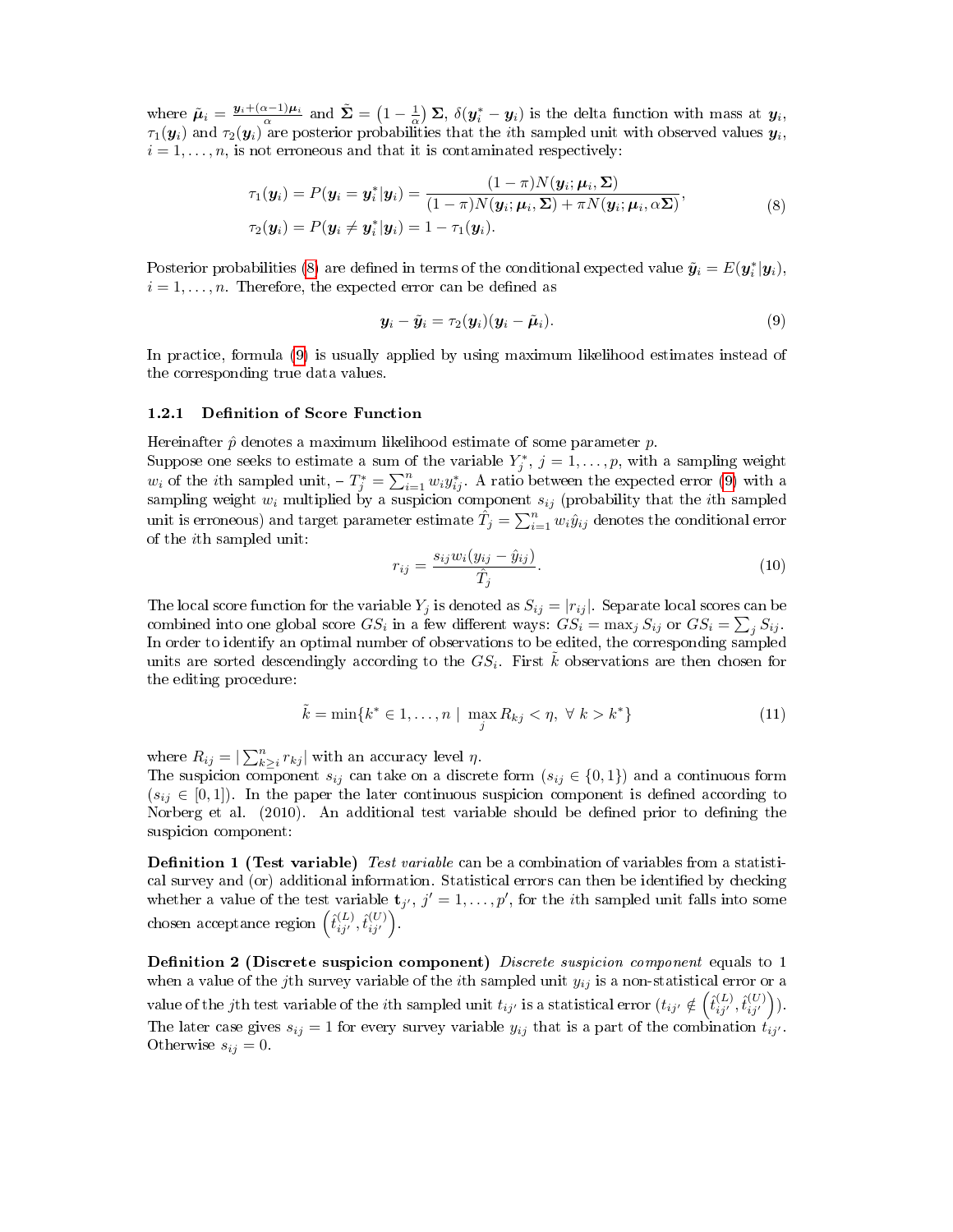Nonetheless, it is important to take into consideration different distances between observations that do not fall into the chosen acceptance region  $(\hat{t}_{ij'}^{(L)}, \hat{t}_{ij'}^{(U)})$  and the corresponding bound of the region. A continuous suspicion component should convey the information on the later distance more effectively.

**Definition 3 (Continuous suspicion component)** Hereinafter  $\hat{t}_{ij'}$  denotes a prediction of the test variable  $t_{ij'}$ .

1)  $s_{ij} = 1$  if a value of the jth survey variable of the *i*th sampled unit  $y_{ij}$  is a non-statistical error;

2) 
$$
\tilde{s}_{ij'} = \frac{\hat{t}_{ij'} - \kappa \cdot (\hat{t}_{ij'} - \hat{t}_{ij'}^{(L)}) - t_{ij'}}{\max \{ (\hat{t}_{ij'}^{(U)} - \hat{t}_{ij'}^{(L)}) , \alpha \cdot \hat{t}_{ij'} \} } \text{ if } t_{ij'} < \hat{t}_{ij'} - \kappa \cdot (\hat{t}_{ij'} - \hat{t}_{ij'}^{(L)}) ;
$$
  
\n3) 
$$
\tilde{s}_{ij'} = \frac{t_{ij'} - \hat{t}_{ij'} - \kappa \cdot (\hat{t}_{ij'}^{(U)} - \hat{t}_{ij'})}{\max \{ (\hat{t}_{ij'}^{(U)} - \hat{t}_{ij'}^{(L)}) , \alpha \cdot \hat{t}_{ij'} \} } \text{ if } t_{ij'} > \hat{t}_{ij'} + \kappa \cdot (\hat{t}_{ij'}^{(U)} - \hat{t}_{ij'}) ;
$$
  
\n4) 
$$
\tilde{s}_{ij'} = 0 \text{ if } \hat{t}_{ij'} - \kappa \cdot (\hat{t}_{ij'} - \hat{t}_{ij'}^{(L)}) < t_{ij'} < \hat{t}_{ij'} + \kappa \cdot (\hat{t}_{ij'}^{(U)} - \hat{t}_{ij'}) .
$$

Continuous suspicion component then equals to  $s_{ij'} = \frac{\tilde{s}_{ij'}}{\tau + \tilde{s}_i}$  $\frac{s_{ij'}}{\tau+\tilde{s}_{ij'}}$  with parameters  $\kappa \geq 0, \, \alpha > 0$ and  $\tau > 0$ .  $s_{ij} = \max_{j'} s_{ij'}$  for every survey variable  $y_{ij}$  that is a part of the combination  $t_{ij'}$ .

## 2 Selective Editing Application on Statistical Survey Data

The outlier detection study was carried out using statistical data from the quarterly statistical survey on service enterprises of Statistics Lithuania. Enterprise turnover<sup>[1](#page-3-0)</sup> of the accounting period was the target variable of the study. Predictor variables and the corresponding number of observations in data sets are given in Table [1.](#page-3-1)

| Predictor variable                             | Number of observations $(n)$ |
|------------------------------------------------|------------------------------|
| Turnover from VAT declarations                 | 4085                         |
| Turnover from the quarterly F-01 questionnaire | 574                          |
| Average number of employees                    | 4867                         |
| Total hours worked                             | 4931                         |

<span id="page-3-1"></span>Table 1: Number of Observations in Statistical Data Sets

Before applying selective editing on statistical data it was important to ensure that all items for the target and predictor variables are not missing and greater than 0. Therefore, a number of observations in data sets (primary populations) varies according to the chosen predictor variable. In order to control the data contamination process, detected outliers in primary populations were replaced with contamination model predictions. The following procedure was then applied to every primary population:

- 1. Data were contaminated in 3 different ways:
	- (a) 1, 5 percent of observations were multiplied by 100,
	- $(b)$  2 percent of observations were trimmed leaving only the first and the last digits,

<span id="page-3-0"></span><sup>&</sup>lt;sup>1</sup>Enterprise turnover – enterprise income gained during the accounting period for sold goods and granted services. It does not include value-added tax (hereinafter referred to as VAT), income for long-term material assets, income for financial and investment activities, dividends, etc. (Official Statistics Portal, 2015).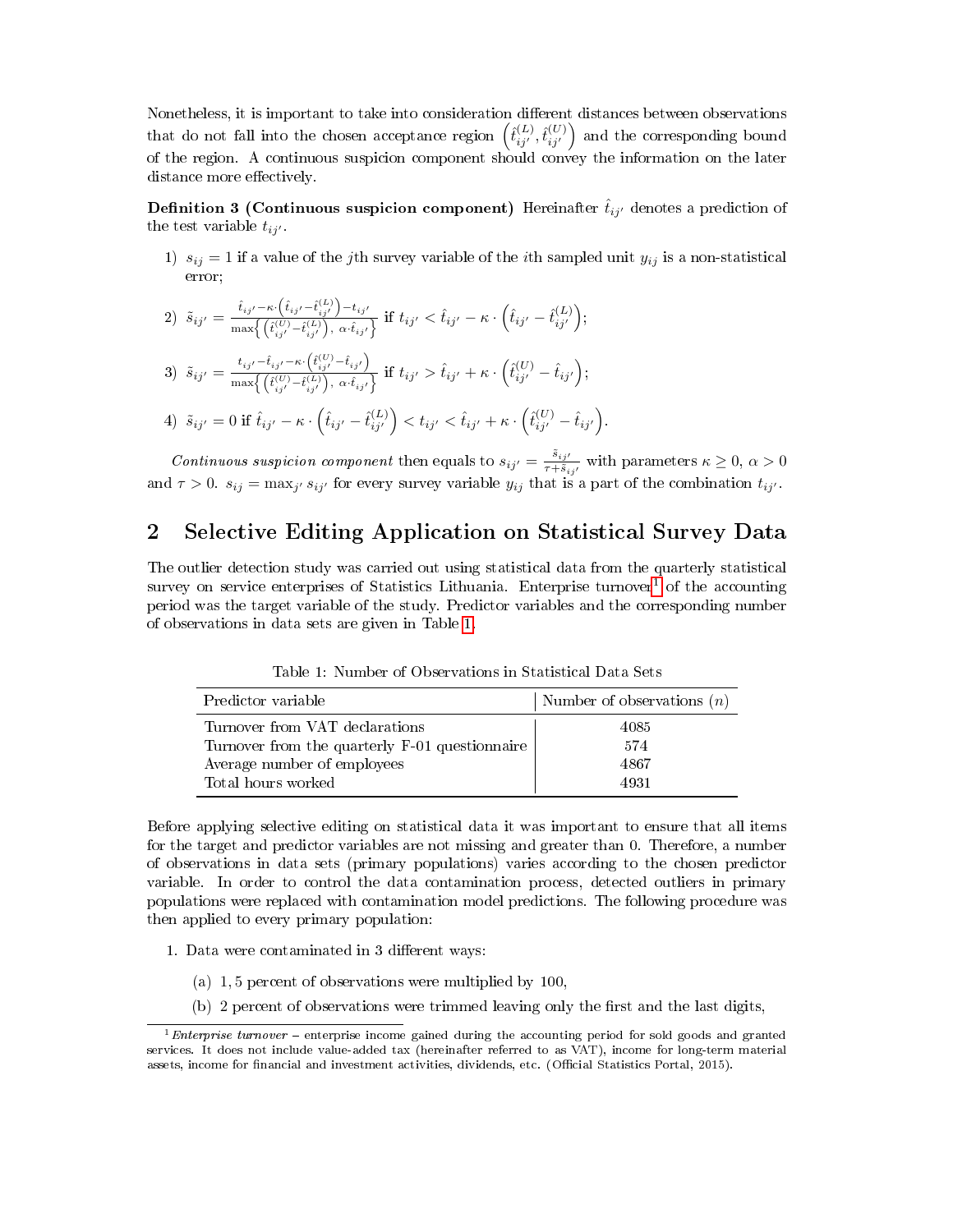- (c) 20000000 was added to 1, 5 percent of observations;
- 2. Estimation of model coefficients and outlier (potential error) detection were carried out using the statistical programming language R and its package SeleMix (function ml.est);
- 3. Values of the target variable were sorted descendingly according to estimates of the global score function. An estimate of the global score function is close to 0 when a value of the target variable is not identified as an outlier and therefore has no major impact on the accuracy of the sample estimate, and greater than 0 when a value of the target variable is identified as an outlier;
- 4. The part of outliers that have a major impact on the accuracy of the sample estimate (influential errors) were chosen for the editing procedure.

The later influential error detection procedure was repeated in two different ways  $-$  by calculating estimates of the score function (1) with a discrete suspicion component that is the same among all observations  $(s_i = 1)$ , and (2) with a continuous suspicion component. The later suspicion component was designed using an acceptance region between the first and the third quartiles  $(\hat{t}^{(L)}, \hat{t}^{(U)})$  where  $\hat{t}_i = \hat{y}_i$   $(i = 1, \ldots, n)$ , parameters  $\kappa$  and  $\tau$  varies,  $\alpha = 0, 05$ .

Selective editing with different accuracy levels gives a different number of influential errors. If all of the detected influential errors were introduced by the data contamination procedure, the corresponding accuracy level was chosen for the following study (see Table [2\)](#page-4-0).

Table 2: Levels of Accuracy (Threshold Values) for Statistical Data Sets

<span id="page-4-0"></span>

| Predictor variable                             | Level of accuracy |
|------------------------------------------------|-------------------|
| Turnover from VAT declarations                 | 0.011             |
| Turnover from the quarterly F-01 questionnaire | 0.004             |
| Average number of employees                    | 0.027             |
| Total hours worked                             | 0.026             |

The results of selective editing were then compared by estimating the relative absolute bias after every edit of an influential error. This way a number of influential errors to be edited in order to achieve the desired accuracy of sample estimates was determined (see Table [3\)](#page-4-1).

| Predictor variable                                          |     | Total number of Number of influential<br>influential errors errors to be edited |  |
|-------------------------------------------------------------|-----|---------------------------------------------------------------------------------|--|
| (1) Selective editing with a discrete suspicion component   |     |                                                                                 |  |
| Turnover from VAT declarations                              | 134 | 92                                                                              |  |
| Turnover from the quarterly F-01 questionnaire              | 23  | 14                                                                              |  |
| Average number of employees                                 | 90  | > 90                                                                            |  |
| Total hours worked                                          | 111 | >111                                                                            |  |
| (2) Selective editing with a continuous suspicion component |     |                                                                                 |  |
| Turnover from VAT declarations                              | 93  | 92                                                                              |  |
| Turnover from the quarterly F-01 questionnaire              | 15  | 14                                                                              |  |
| Average number of employees                                 | 136 | 121                                                                             |  |
| Total hours worked                                          | 124 | 123                                                                             |  |

<span id="page-4-1"></span>Table 3: Number of Influential Errors in Statistical Data Sets

It is important to note that selective editing with predictor variables such as average number